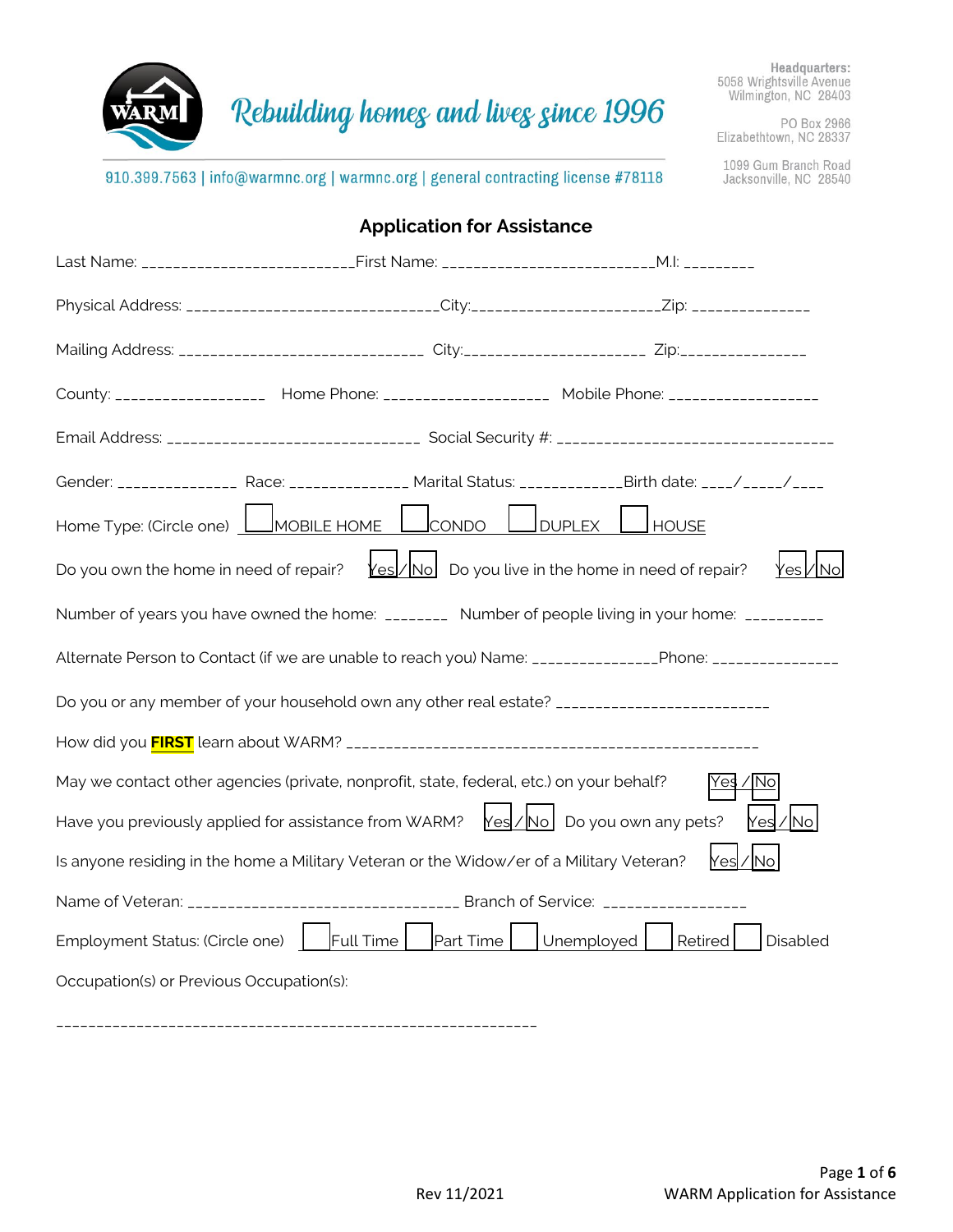### **Household Information**

Please complete the following information for **ALL** household members, including yourself.

| <b>Name</b><br>of Household Member | Relation<br>to you | <b>Birth date</b> | <b>Social Sec.</b><br># | M/F | Race | <b>Employment</b><br>Status |
|------------------------------------|--------------------|-------------------|-------------------------|-----|------|-----------------------------|
|                                    | Self               |                   |                         |     |      |                             |
|                                    |                    |                   |                         |     |      |                             |
|                                    |                    |                   |                         |     |      |                             |
|                                    |                    |                   |                         |     |      |                             |

Please complete the following income information for **ALL** household members. Include **all** wages, Social Security, SSI, Disability, veteran benefits, pensions, child support, alimony, unemployment, etc.

| <b>Name</b><br>of Household Member | Source of Income<br>(Salary, Social Security, SSI, Disability, etc.) | <b>Monthly Earnings</b> |
|------------------------------------|----------------------------------------------------------------------|-------------------------|
|                                    |                                                                      |                         |
|                                    |                                                                      |                         |
|                                    |                                                                      |                         |

**Total monthly income for all household members:** \$ \_\_\_\_\_\_\_\_\_\_\_\_\_\_\_\_

### **REQUIRED DOCUMENTATION**

#### **Your application will not be processed without this information attached.**

**Please submit copies, not original documents.**

Identification for primary applicant. Please select which **ONE** is attached:

| Driver's license                                                          |  |
|---------------------------------------------------------------------------|--|
| $[$ $\bigcap$ $\bigcap$ $\bigcap$ $\bigcap$ $\bigcap$ $\bigcap$ $\bigcap$ |  |

 $\Box$  Other form of ID:

Proof of income taxes for primary applicant ONLY:

**FIRST TWO PAGES ONLY** of the most recent year's tax return

Proof of **all** income for **everyone** living in the home. Anyone over the age of 18 who does not have income **MUST** complete a Zero Income Affidavit. Contact the WARM office for this document. Please select which documents are attached:

#### Four **MOST RECENT** paystubs

□ Social Security, Disability, or SSI award letter for **CURRENT YEAR** (**NOT your 1099 document**)

Statement from pension provider for **CURRENT YEAR** 

Unemployment statement for **CURRENT MONTH** 

Recorded child support/alimony settlement

Proof of home ownership. Please select which **ONE** is attached:

Property Tax State



□ DMV title in the case of a mobile home

Deed of Trust

If widowed or divorced, please provide:

Death Certificate of spouse

Copy of Divorce Decree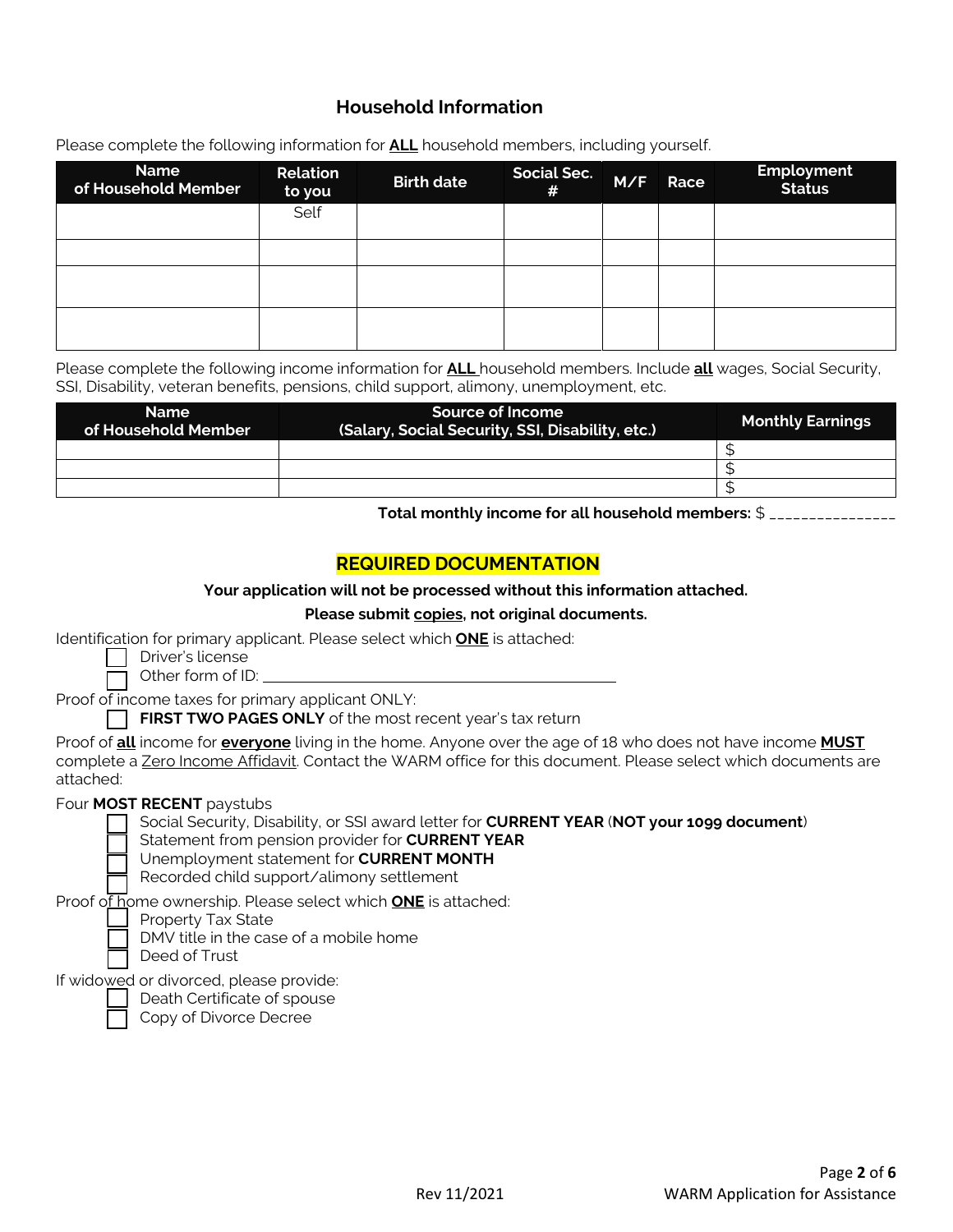

Rebuilding homes and lives since 1996

PO Box 2966 Elizabethtown, NC 28337

1099 Gum Branch Road Jacksonville, NC 28540

910.399.7563 | info@warmnc.org | warmnc.org | general contracting license #78118

## **Authorization**

I hereby authorize Wilmington Area Rebuilding Ministry, Inc. (WARM, Inc.) to release and/or receive to/from any agency or person ANY information that is relevant to the purpose of providing assistance for my needs and/or the needs of my household. I further authorize WARM, Inc. to complete a criminal background screening on each member of my household, listed on this application, for the purpose of application approval.

I understand that the release of this information does not guarantee that assistance will be provided but that without the information, my case cannot be processed for consideration of WARM, Inc. services.

I understand confidential information may be collected from relatives, friends, acquaintances, coworkers, employers, other agencies, and businesses with whom I have interacted. WARM, Inc. may release or receive information regarding my social and family history, my employment status, my finances, or any other information they deem necessary to review my application.

If my rebuild is selected for WARM services, I agree to allow photographs and videos of my home and any household members present during rebuilding activities. I further agree to allow these to be used for record-keeping, reporting, marketing, and media publication – without using my full name or my address.

| <b>Applicant (Print Name)</b> |      | Co-Applicant (Print Name) |      |  |  |
|-------------------------------|------|---------------------------|------|--|--|
| <b>Applicant Signature</b>    | Date | Co-Applicant Signature    | Date |  |  |
|                               |      |                           |      |  |  |

Address, City, State, Zip

### **Disclaimer**

The execution of this Consent does not guarantee that the assistance you require, or desire will be provided. This information will be given only to one or more social agencies (or to persons requested by a social agency to be provided with this information) which may request it. WARM cannot, and does not, decide whether, or how, any other agency may provide assistance to you.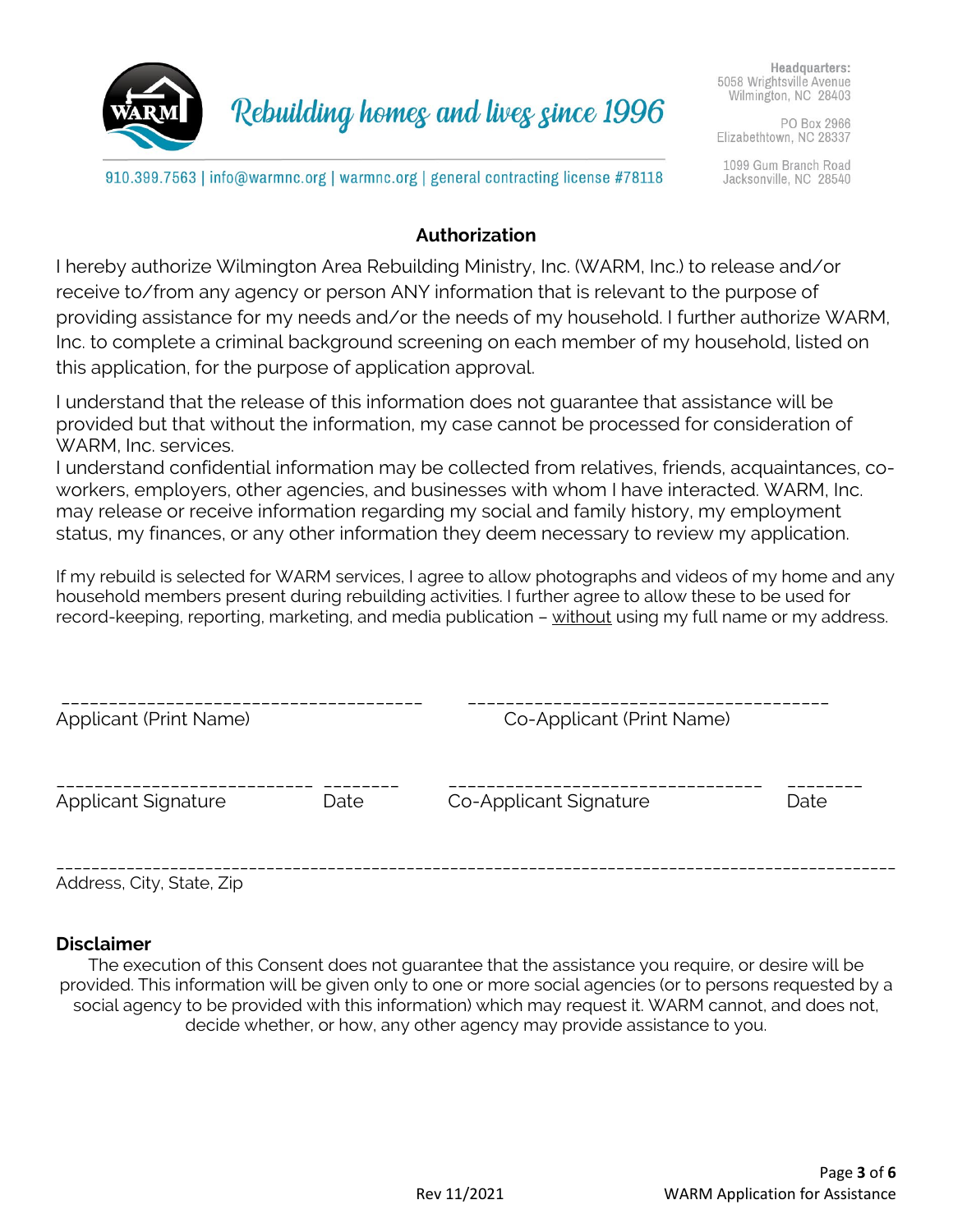## **House Information**

| In what year was your home built? ______ How many stories? _______ How many bedrooms? _______.           |                                                                     |                                                  |
|----------------------------------------------------------------------------------------------------------|---------------------------------------------------------------------|--------------------------------------------------|
| How many bathrooms? __________ Water source: Public/Well                                                 |                                                                     | Type of sewer system: Public/Septic              |
| Power company: ______________________________                                                            |                                                                     | Power company account number: __________________ |
| Are all utility bills current? $\text{Yes} / \text{No}$                                                  |                                                                     |                                                  |
| Do you have a mortgage on your home? Mes/No                                                              |                                                                     | Is your mortgage current?<br>Yesl/Mo             |
| Are your property taxes current?                                                                         | Yesl/Nol                                                            | Do you have homeowner's insurance? Yes / No      |
| If you own a mobile home on a rented lot, is the lot rental payment current?                             |                                                                     |                                                  |
| Lot owner name: ______________________________ Phone number: ____________________                        |                                                                     |                                                  |
| If you need help repairing damage to your home from a hurricane, storm, or other disaster, which one(s)? |                                                                     |                                                  |
| Name of hurricane:                                                                                       | ----------------------- Date:_______________ Have you:_____________ |                                                  |
| Applied to FEMA for assistance? $Yes/No$ Filed a claim with your insurance company? $Yes/No$             |                                                                     |                                                  |
| Please check the repairs needed to make your home safe and secure.                                       |                                                                     |                                                  |
| Appliances (list below)                                                                                  | _Heating/Air Conditioning                                           | <u>I</u> _ Sewage/Septic Repair                  |
| <b>Bed Bugs</b>                                                                                          | Mold/Mildew                                                         | _ Stairs & Landings                              |
| Door Repair                                                                                              | Interior Wall Repair                                                | _ Storm Damage                                   |
| Electrical                                                                                               | _ Plumbing                                                          | __ Termite Damage                                |
| Exterior Wall Repair                                                                                     | _ Ramp Construction                                                 | _ Water Supply Repair                            |
| Floor Repair                                                                                             | _ Roof Repair                                                       | _ Window Repair                                  |
|                                                                                                          |                                                                     |                                                  |

## **Other Applications**

Have you applied to other agencies in the past three years for home repair or other types of service? **This will not affect your application.** It will help us coordinate efforts with our partners.

| Name of Agency / Organization | Type of Service (SNAP, hurricane recovery,<br>etc.) | <b>Status (approved,</b><br>pending, or denied) |
|-------------------------------|-----------------------------------------------------|-------------------------------------------------|
|                               |                                                     |                                                 |
|                               |                                                     |                                                 |
|                               |                                                     |                                                 |
|                               |                                                     |                                                 |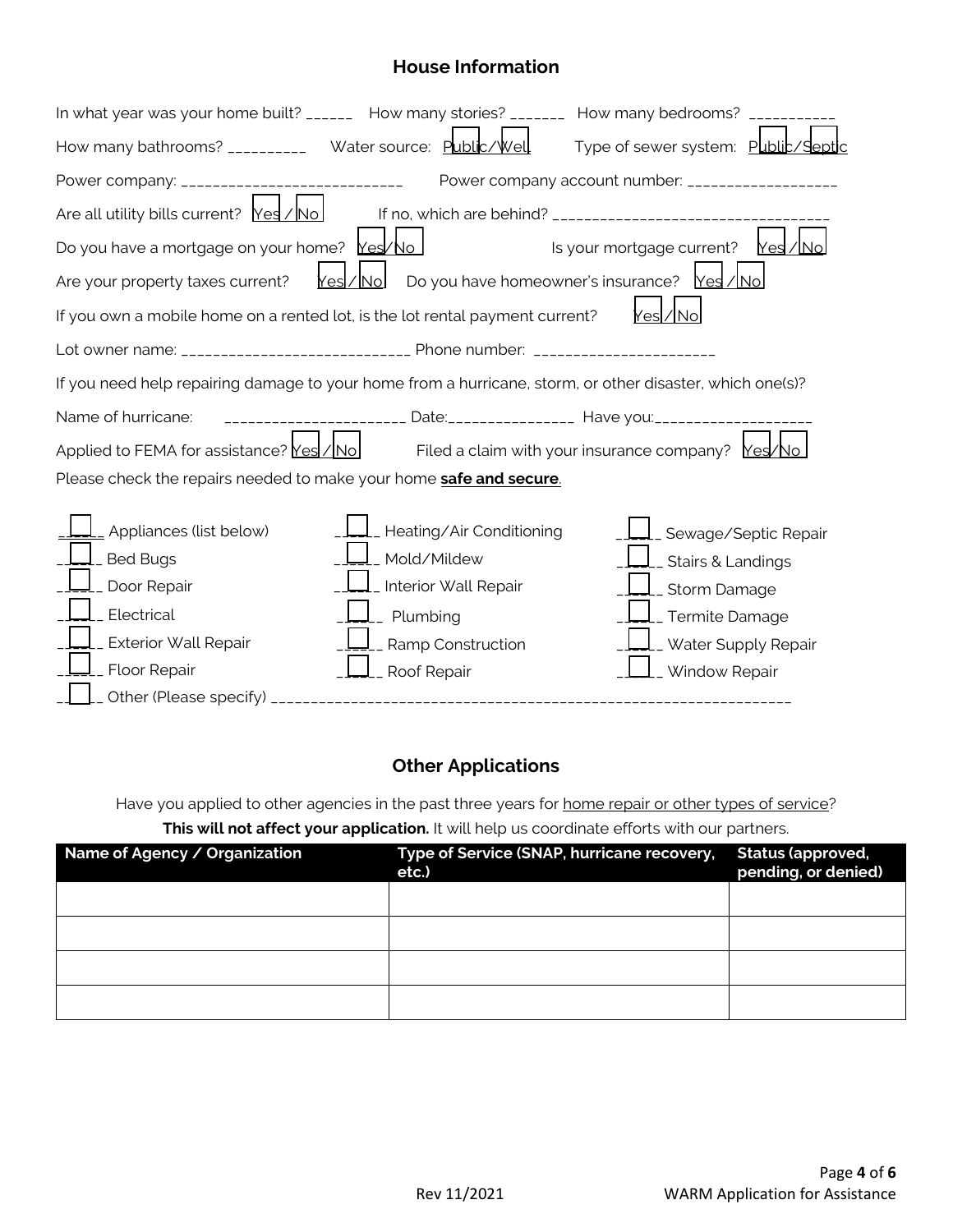## **Health Information**

|                                                                                            | Who in your home has health insurance? Medicaid ____________ Medicare ______________                     |
|--------------------------------------------------------------------------------------------|----------------------------------------------------------------------------------------------------------|
| None _________________ Private ___________________________ VA Benefits____________________ |                                                                                                          |
|                                                                                            |                                                                                                          |
|                                                                                            | What is the monthly household cost of healthcare, including medical visits and prescriptions? __________ |
|                                                                                            | How many colds or infections have household members had during the past year? ___________________        |
|                                                                                            |                                                                                                          |
|                                                                                            |                                                                                                          |
|                                                                                            | Describe any falls, burns, or other accidents in your household. ___________________________________     |
|                                                                                            |                                                                                                          |
|                                                                                            |                                                                                                          |
|                                                                                            |                                                                                                          |